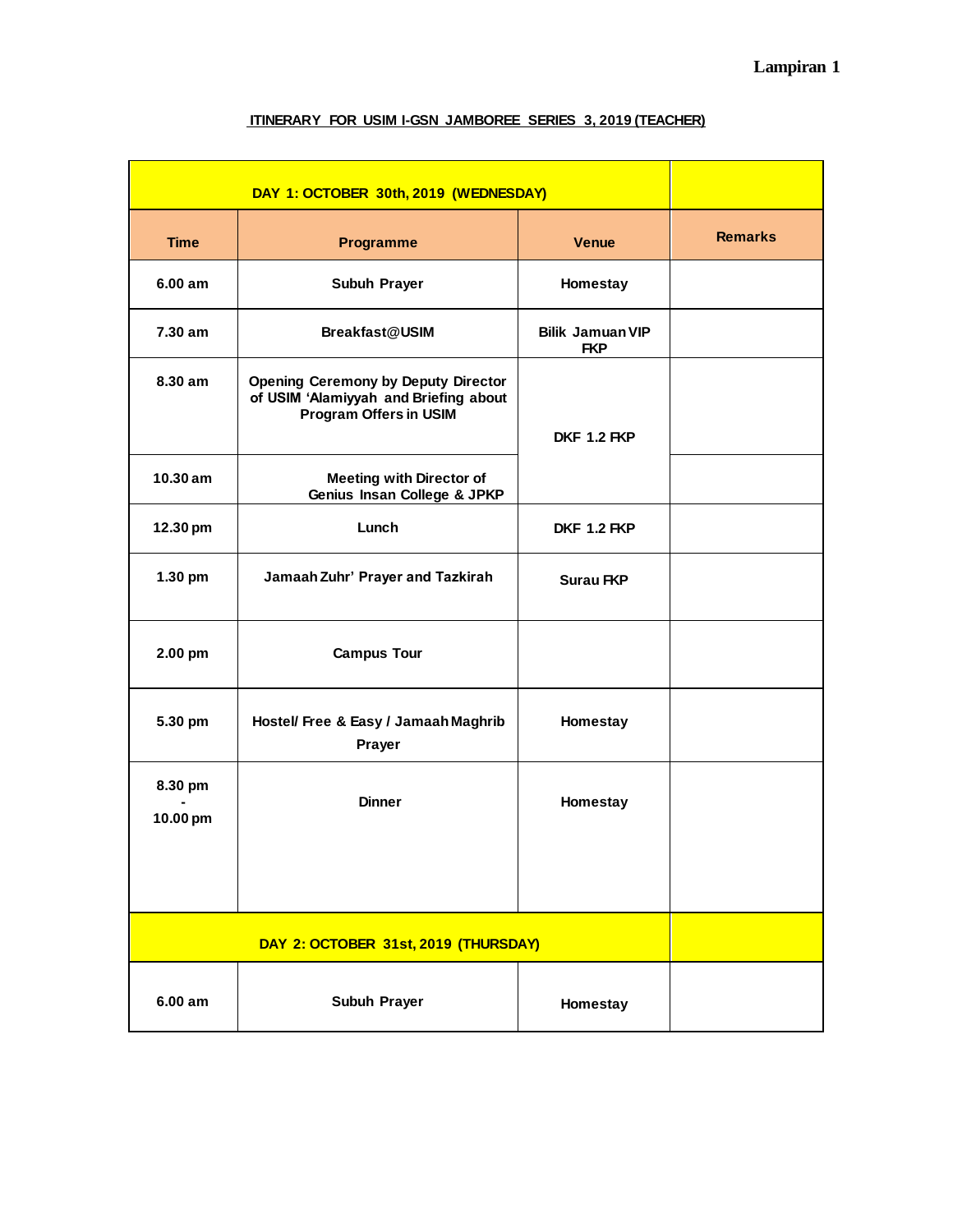| 7.00 am  | <b>Breakfast@USIM</b>                                                               | KK1                |  |
|----------|-------------------------------------------------------------------------------------|--------------------|--|
| 8.30 am  | Putrajaya Tour<br>$9.00$ am $- 11.00$ am                                            | Putrajaya          |  |
|          | 1)<br>Kompleks Nasyrul Quran<br>(World's Second Largest<br>Quran Production Centre) |                    |  |
|          | 1.00 pm $-$ 4.30 pm                                                                 |                    |  |
|          | <b>Sightseeing Cruise</b><br>2)<br><b>Masjid Putra</b><br>3)                        |                    |  |
| 5.00 pm  | Hostel/ Free & Easy / Asr' Prayer                                                   | Homestay           |  |
| 6.30 pm  | Tea Break / Maghrib Prayer                                                          | Homestay           |  |
| 8.30 pm  | i-GSN Night Run & Dinner                                                            | <b>Campus USIM</b> |  |
| 11.00 pm | <b>Hostel/Free &amp; Easy</b>                                                       | Homestay           |  |
|          |                                                                                     |                    |  |
| 6.00 am  | Subuh Prayer                                                                        | Akasia             |  |
| 7.30 am  | <b>Breakfast</b>                                                                    | KK1                |  |
| 8.30 am  | <b>Traditional Sport</b>                                                            | <b>USIM</b>        |  |
| 11.30 pm | Lunch/ Friday Prayer                                                                | KK1 & Pusat Islam  |  |
| 3.30 pm  | <b>Library Tour</b>                                                                 | Library            |  |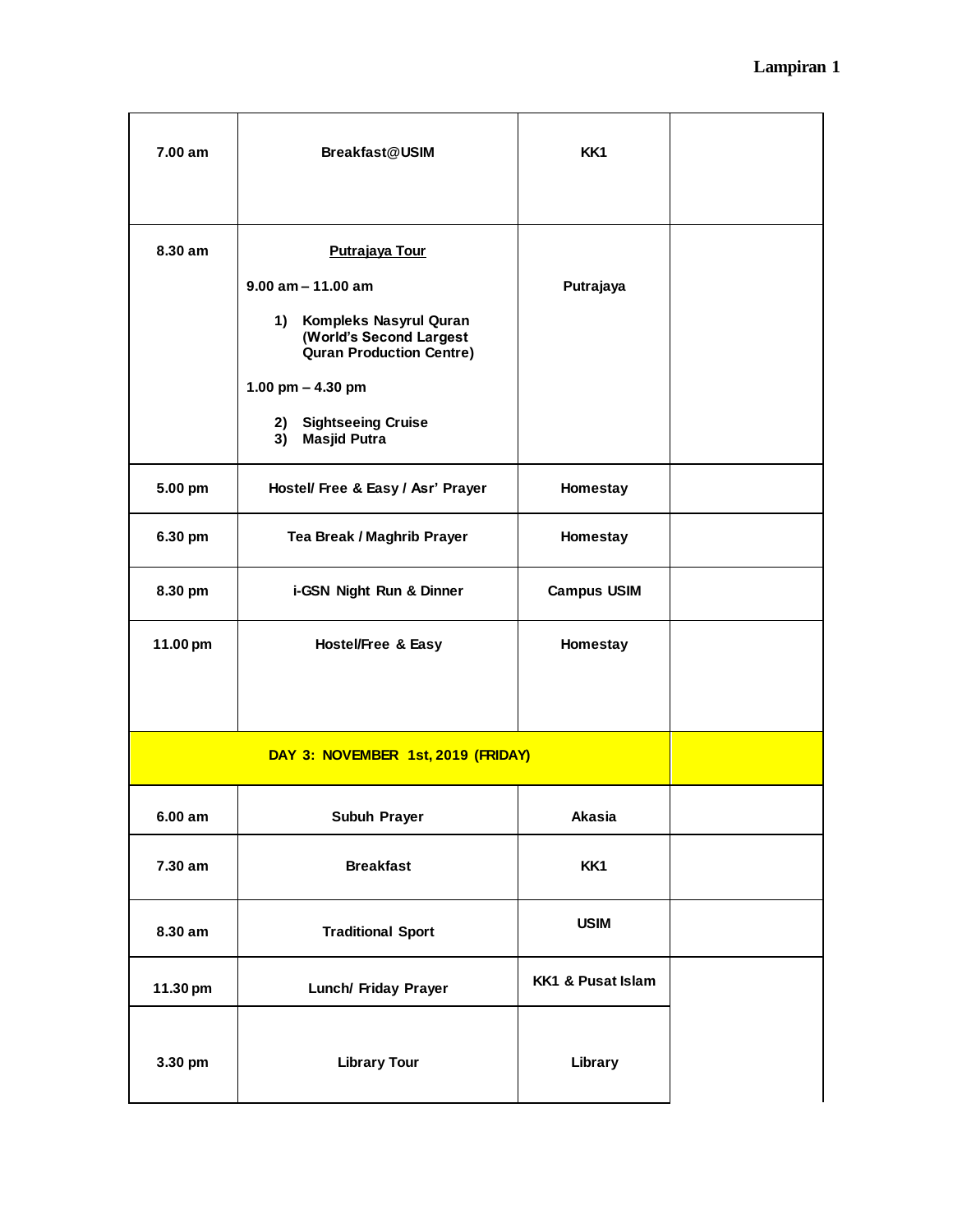| 5.30 pm   | Free & Easy                                                                           | Homestay                              |  |
|-----------|---------------------------------------------------------------------------------------|---------------------------------------|--|
| 8.30 pm   | <b>Grand Dinner &amp; Cultural Performance</b>                                        | <b>Pusat Komersil</b>                 |  |
| 10.30 pm  | Homestay/Free & Easy                                                                  | Homestay                              |  |
|           |                                                                                       |                                       |  |
| 6.00 am   | Jamaah Subuh Prayer and<br><b>Tazkirah by Representative of Pusat</b><br><b>Islam</b> | <b>Pusat Islam</b>                    |  |
| 7.00 am   | <b>Breakfast</b>                                                                      | <b>Pusat Islam</b>                    |  |
| 8.00 am   | <b>Kuala Lumpur Tour</b><br>1) Petrosains Suria KLCC<br>2) Central Market             | Kuala Lumpur                          |  |
| 10.00 pm  | Free & Easy                                                                           | Homestay                              |  |
|           |                                                                                       |                                       |  |
| 6.00 am   | Subuh Prayer                                                                          | Homestay                              |  |
| $7.30$ am | <b>Breakfast</b>                                                                      | <b>Bilik Jamuan VIP</b><br><b>FKP</b> |  |
| 8.30 am   | <b>Closing Ceremony by Director of Usim</b><br>'Alamiyyah                             | <b>DKF 1.2 FKP</b>                    |  |